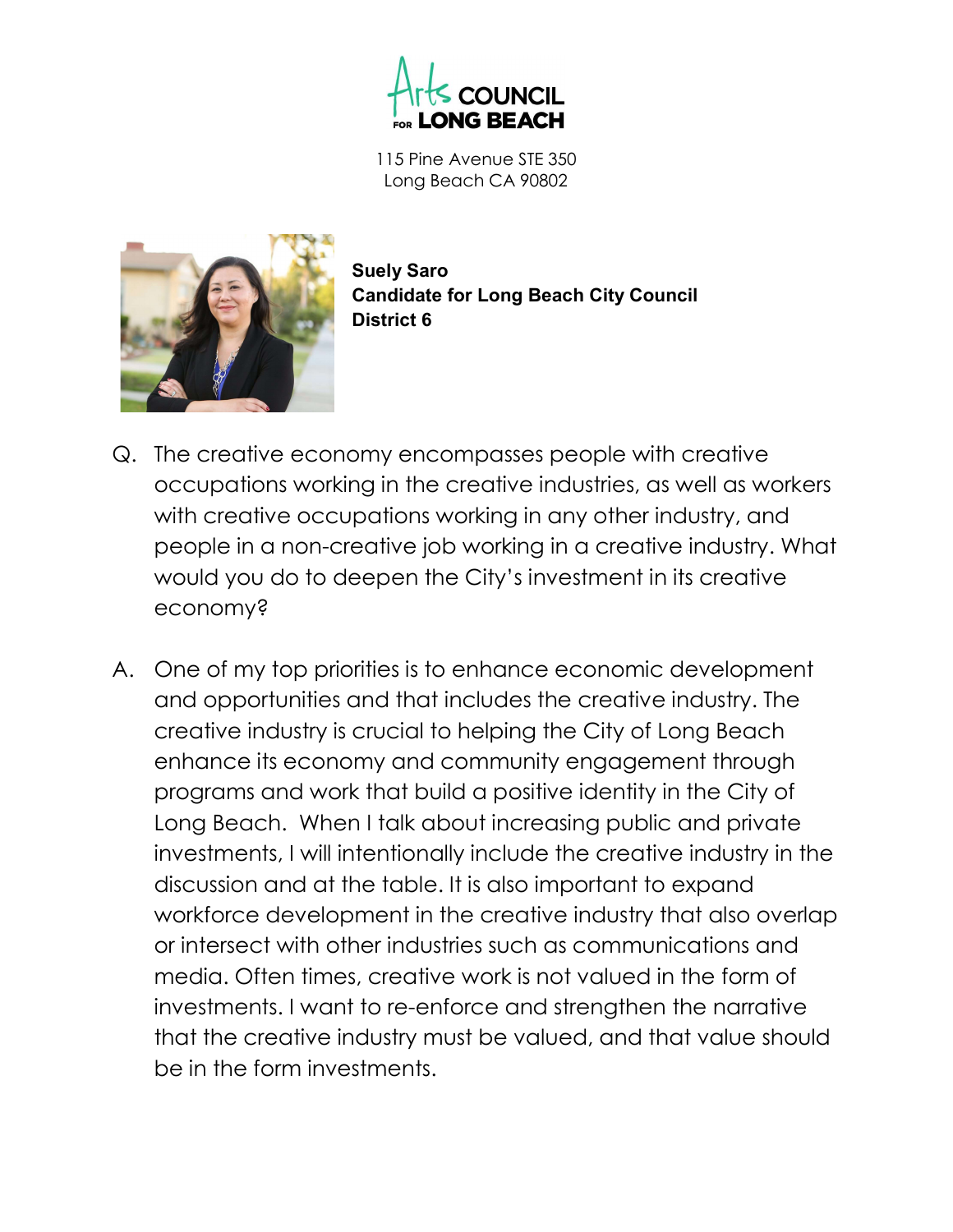

115 Pine Avenue STE 350 Long Beach CA 90802

- Q. 2. How would you champion expansion of the City's current funding stream for local arts and culture?
- A. I would be a champion expanding the city's current funding stream for local arts and culture by strategizing and working with the Arts Council to do that.
- Q. Ballot Measure B would increase the City's "hotel room tax" by 1% to support arts education in Long Beach schools; provide resources for Long Beach arts and cultural institutions; and pay for critical repairs and upgrades to the Convention Center. What are your views on this measure?
- A. I support this measure as I believe this is one source of stable funding stream for local arts and culture.
- Q. How can the City increase representation, diversity and access to the arts for all?
- A. I think the Arts Council of Long Beach is doing a great job to increasing representation, diversity, and access to the arts for all. To make it better, I think it is important to strengthen alliances and partnerships between District 6 schools, community institutions, arts organizations, residents, neighborhood associations, and businesses throughout Long Beach. One idea would be to have a City Council member appoint an Arts Council for Long Beach District representative that can serve as a liaison with neighborhoods, businesses, cities, and residents to share Arts Council information, resources, and opportunities. As